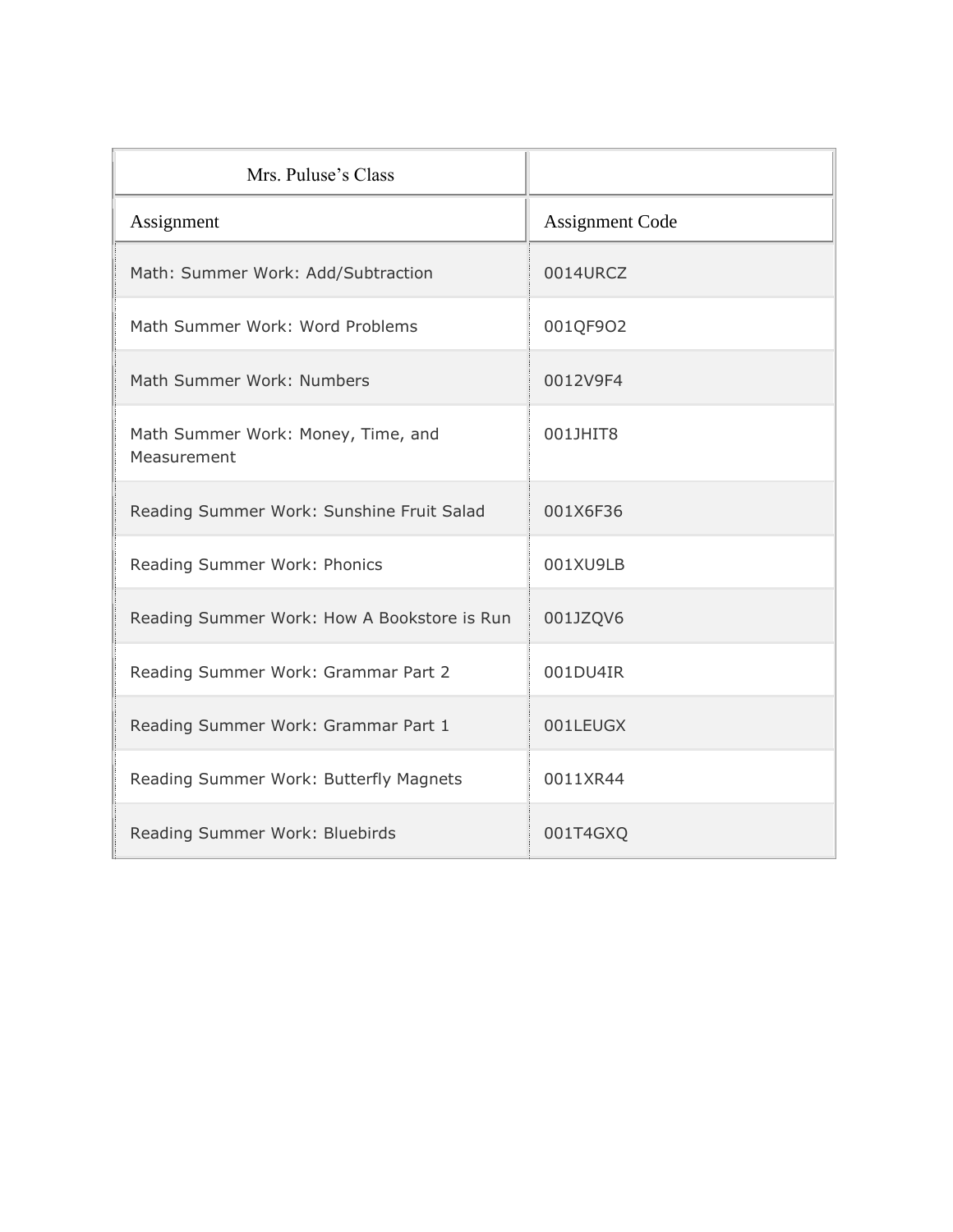| Ms. Abbaleo's Class                            |          |
|------------------------------------------------|----------|
| Assignment                                     | Codes    |
| Reading Summer Work: Sunshine Fruit Salad      | 001S1QU1 |
| Reading Summer Work: Phonics                   | 001Z88S5 |
| Reading Summer Work: How A Bookstore is Run    | 001B9XD3 |
| Reading Summer Work: Grammar Part 2            | 001GNE6D |
| Reading Summer Work: Grammar Part 1            | 001H1WH1 |
| Reading Summer Work: Butterfly Magnets         | 0019MZ37 |
| Reading Summer Work: Bluebirds                 | 001WDOK4 |
| Math: Summer Work: Add/Subtraction             | 001WK3FX |
| Math Summer Work: Word Problems                | 0016BEA9 |
| Math Summer Work: Numbers                      | 001641AB |
| Math Summer Work: Money, Time, and Measurement | 0016AR77 |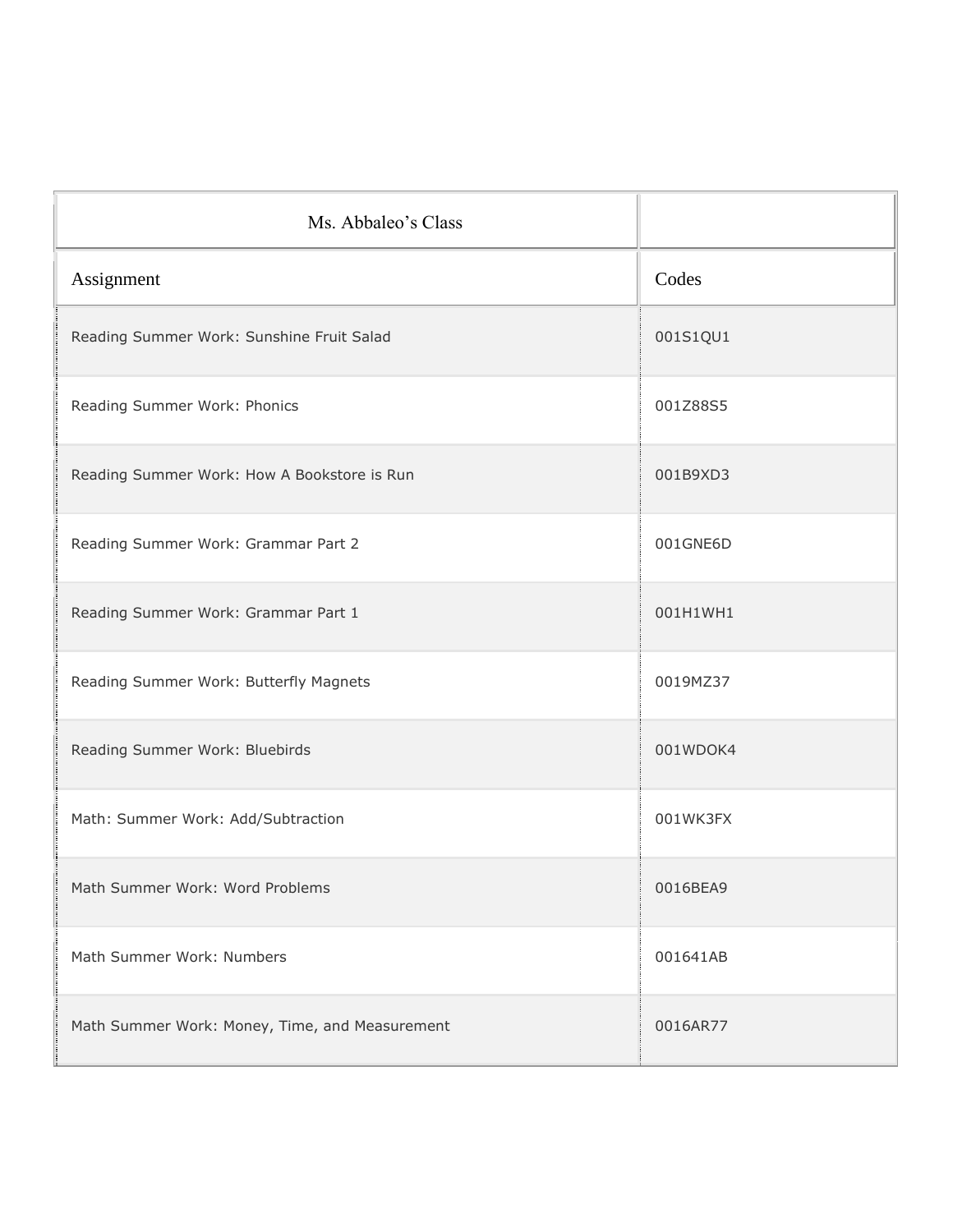| Mrs. Saitta's Class                            |          |
|------------------------------------------------|----------|
| Assignments:                                   | Codes:   |
| Math Summer Work: Word Problems                | 0017ZM2A |
| Math Summer Work: Numbers                      | 001LQ478 |
| Math Summer Work: Money, Time, and Measurement | 0015GP75 |
| Reading Summer Work: Sunshine Fruit Salad      | 00106LVM |
| Reading Summer Work: Phonics                   | 0012NUH1 |
| Reading Summer Work: How A Bookstore is Run    | 001QVR72 |
| Reading Summer Work: Grammar Part 2            | 0014LVT2 |
| Reading Summer Work: Grammar Part 1            | 001C8U2C |
| Reading Summer Work: Butterfly Magnets         | 001OW66Q |
| Reading Summer Work: Bluebirds                 | 0017KNX3 |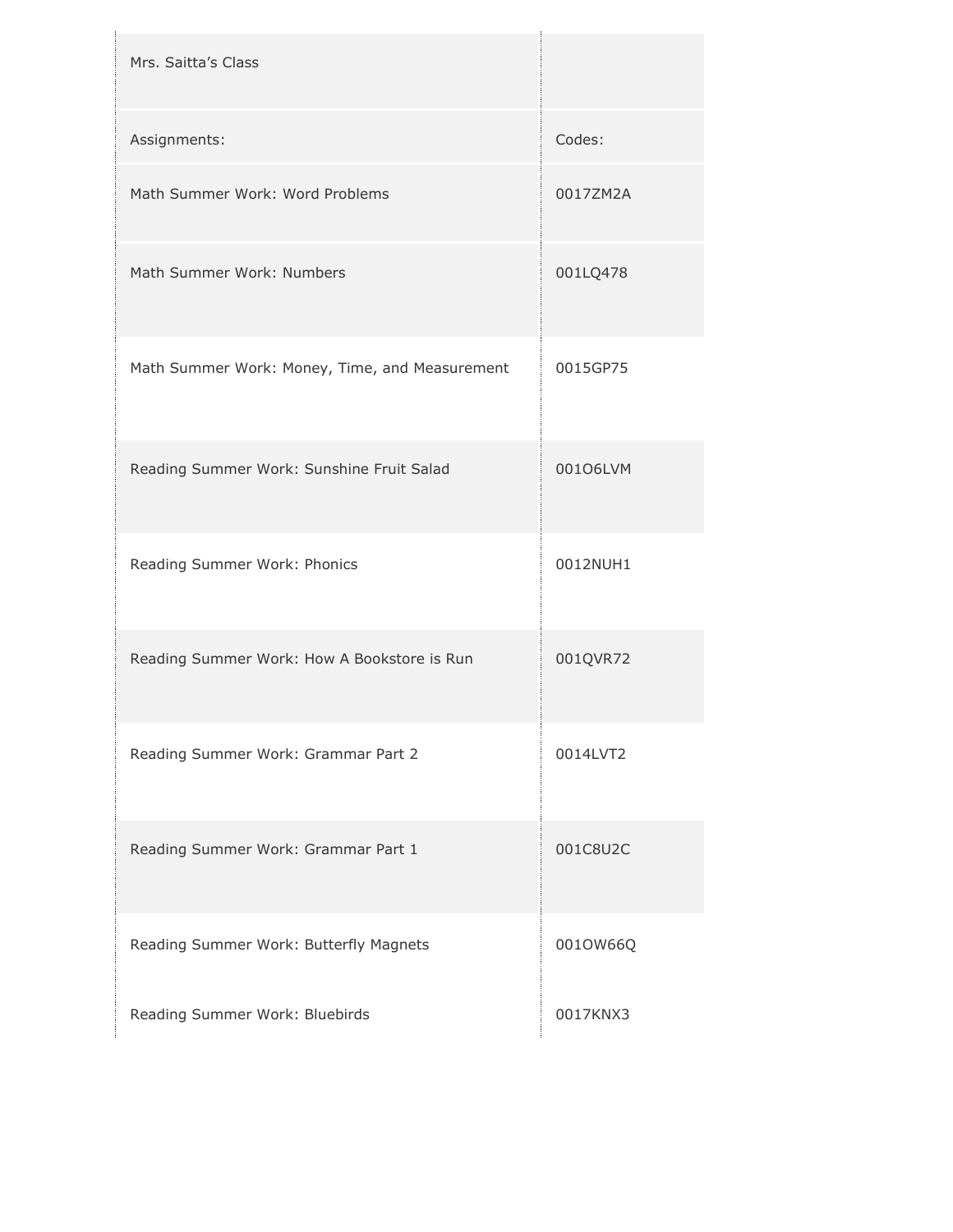| Ms. DiDio's Class                              |                 |
|------------------------------------------------|-----------------|
| Assignment                                     | Assignment Code |
| Math: Summer Work: Add/Subtraction             | 001AUALR        |
| Math Summer Work: Word Problems                | 00185Y56        |
| Math Summer Work: Numbers                      | 0010QDM1        |
| Math Summer Work: Money, Time, and Measurement | 0011ZWFU        |
| Reading Summer Work: Bluebirds                 | 0015XI22        |
| Reading Summer Work: Butterfly Magnets         | 001OYA43        |
| Reading Summer Work: Grammar Part 1            | 001UGBN2        |
| Reading Summer Work: Grammar Part 2            | 001G3UX6        |
| Reading Summer Work: How A Bookstore is Run    | 00133E2O        |
| Reading Summer Work: Phonics                   | 0010J255        |
| Reading Summer Work: Sunshine Fruit Salad      | 0012QS65        |